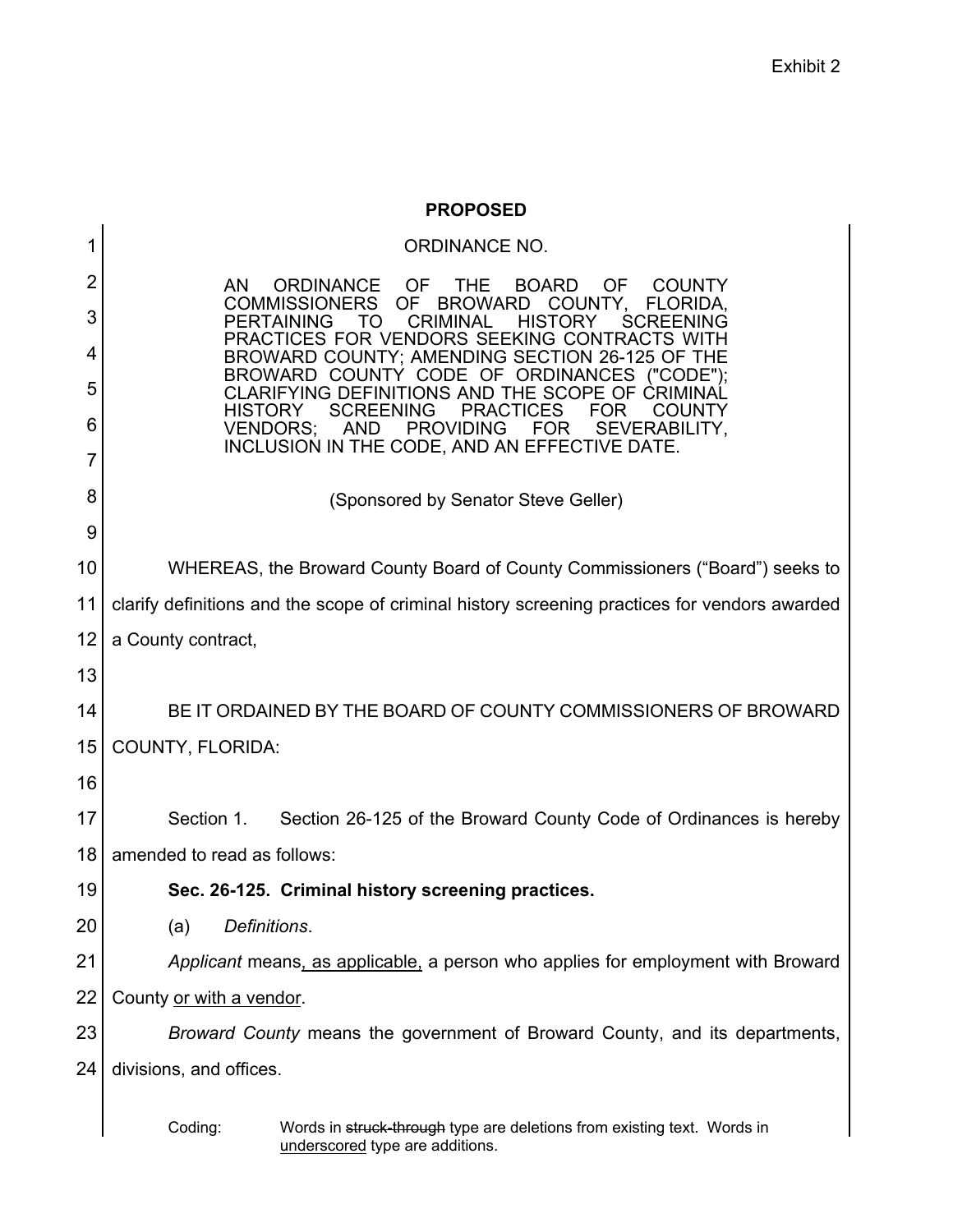1 2 3 *Criminal history* means any information related to (a) an arrest or criminal charges against the applicant, (b) proceedings related to the applicant's arrest or criminal charges, or (c) disposition of the applicant's arrest or criminal charges.

4 5 *Criminal history background check* means requesting, with a goal of obtaining, information about an applicant's criminal history from third party sources.

6 7 8 *Finalist* means an applicant who has been preliminarily determined by Broward County or a vendor, as applicable, to meet the qualifications for the position and has interviewed for the position.

9 10 11 *Initial application for employment* means any document, whether in paper or electronic form, that Broward County or a vendor, as applicable, requires an applicant to submit to express the applicant's interest in County employment.

12 **Position** means the particular job with Broward County sought by the applicant.

13 14 *Vendor* means an actual supplier or potential supplier of goods or services to Broward County.

15

16 (d) *Vendors*.

. . .

17 18 19 20 21 22 23 24  $(1)$  As part of the competitive solicitation process, a vendor seeking a contract in the amount of \$100,000 or more with Broward County, in the amount of \$100,000 or more, shall certify that it has implemented, or will implement upon award of the contract, policies, practices, and procedures regarding inquiry into the criminal history of an applicant for employment, including a criminal history background check of any such person, that preclude inquiry into an applicant's criminal history until the applicant is selected as a finalist and interviewed for the position. The requirement in the preceding sentence shall apply only to

Coding: Words in struck-through type are deletions from existing text. Words in underscored type are additions.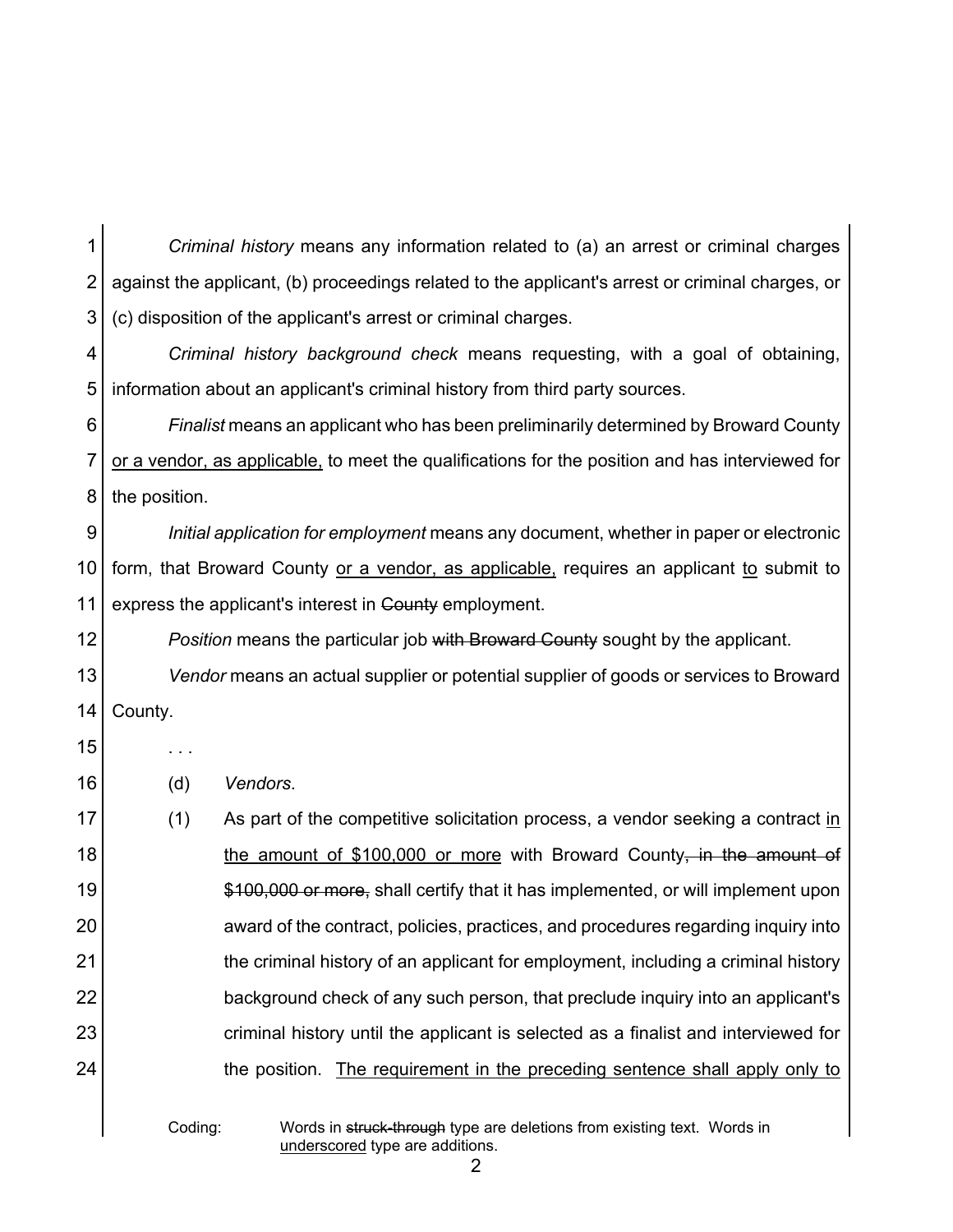| 1              |                                                                                                   |    | positions located within the United States that will foreseeably perform work          |  |
|----------------|---------------------------------------------------------------------------------------------------|----|----------------------------------------------------------------------------------------|--|
| $\overline{2}$ |                                                                                                   |    | under a contract with Broward County. The certification must be in writing and         |  |
| 3              |                                                                                                   |    | signed by an authorized officer of the vendor. Failure to provide such                 |  |
| 4              |                                                                                                   |    | certification shall result in a vendor being deemed not responsive in                  |  |
| 5              |                                                                                                   |    | accordance with Section 21.40 of the Broward County Administrative Code.               |  |
| 6              | (2)                                                                                               |    | Exceptions. The requirements under Section 26-125(d) are not applicable if:            |  |
| $\overline{7}$ |                                                                                                   | a. | The vendor is required by applicable federal, state, or local law to                   |  |
| 8              |                                                                                                   |    | conduct a criminal history background check in connection with                         |  |
| 9              |                                                                                                   |    | potential employment at a time or in a manner that would otherwise be                  |  |
| 10             |                                                                                                   |    | prohibited by this section;                                                            |  |
| 11             |                                                                                                   | b. | The applicable contract is not a competitive solicitation or is exempt                 |  |
| 12             |                                                                                                   |    | from Chapter 21 of the Broward County Administrative Code;                             |  |
| 13             |                                                                                                   | C. | The vendor is a governmental agency; or                                                |  |
| 14             |                                                                                                   | d. | The Broward County Board of County Commissioners determines that                       |  |
| 15             |                                                                                                   |    | it is in the best interests of Broward County to waive the requirements                |  |
| 16             |                                                                                                   |    | of Section 26-125(d) for the applicable contract or vendor.                            |  |
| 17             |                                                                                                   |    |                                                                                        |  |
| 18             | Section 2.                                                                                        |    | Severability.                                                                          |  |
| 19             |                                                                                                   |    | If any portion of this Ordinance is determined by any court to be invalid, the invalid |  |
| 20             | portion will be stricken, and such striking will not affect the validity of the remainder of this |    |                                                                                        |  |
| 21             | Ordinance. If any court determines that this Ordinance, in whole or in part, cannot be legally    |    |                                                                                        |  |
| 22             | applied to any individual, group, entity, property, or circumstance, such determination will not  |    |                                                                                        |  |
| 23             | affect the applicability of this Ordinance to any other individual, group, entity, property, or   |    |                                                                                        |  |
| 24             | circumstance.                                                                                     |    |                                                                                        |  |
|                |                                                                                                   |    |                                                                                        |  |

Coding: Words in <del>struck-through</del> type are deletions from existing text. Words in underscored type are additions.